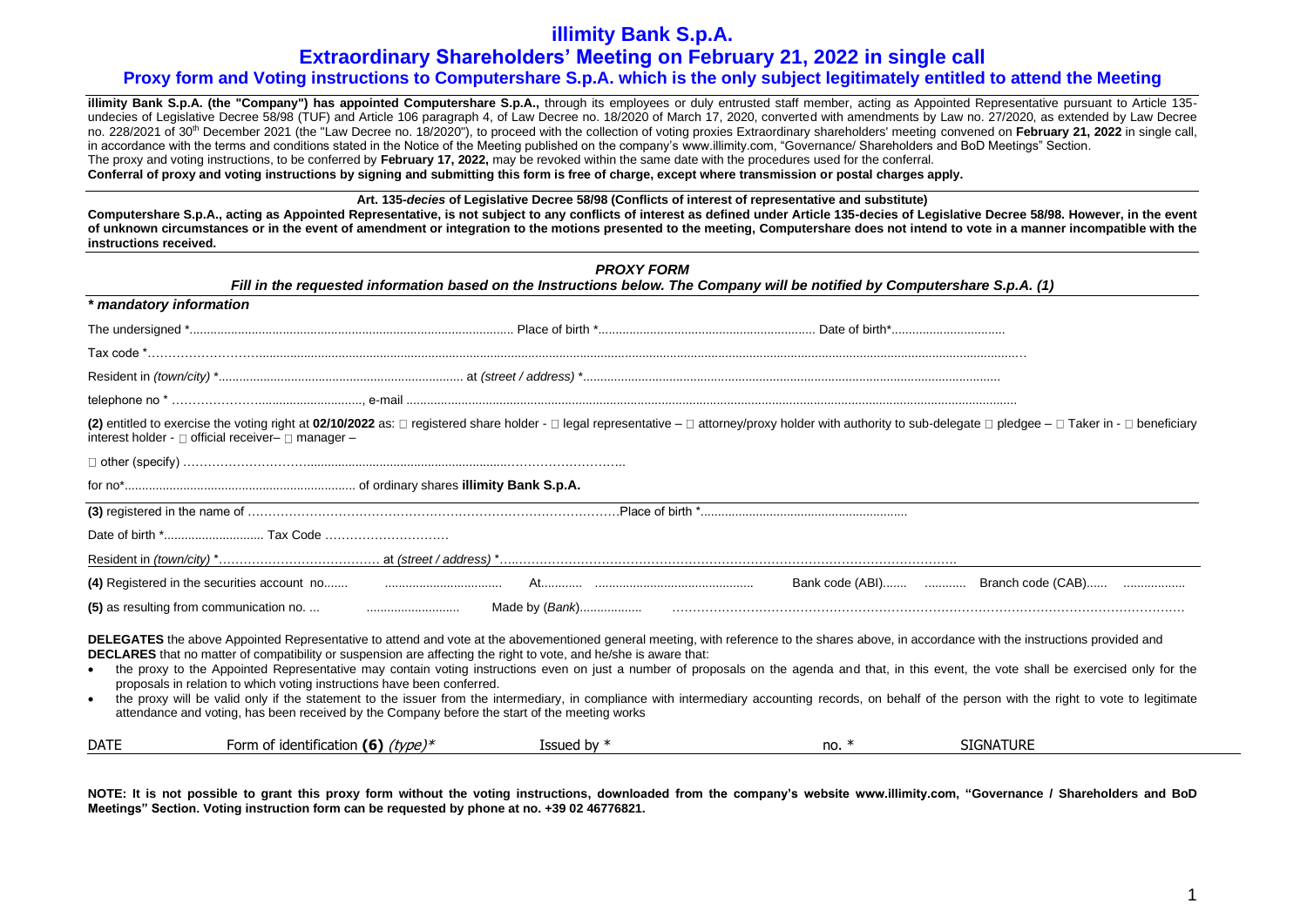# **Extraordinary Shareholders' Meeting on February 21, 2022 in single call**

**Proxy form and Voting instructions to Computershare S.p.A. which is the only subject legitimately entitled to attend the Meeting**

# *VOTING INSTRUCTIONS*

## *(For use of Appointed Representative only - tick relevant boxes and send to Computershare S.p.A. as per the instructions for filling in)*

The undersigned *(7)*

**INSTRUCTS** the Appointed Representative to vote at the above indicated shareholders' meeting as follow *(8)*

|                                | <i><b>VOTING</b></i><br><b>INSTRUCTIONS</b> |
|--------------------------------|---------------------------------------------|
| <b>RESOLUTIONS TO BE VOTED</b> | $F($ for), C (against), A<br>(abstain)      |

### **EXTRAORDINARY SESSION**

| 1. Amendments to the Bylaws. Resolutions pertaining thereto and resulting therefrom.       |  |  |  |  |  |
|--------------------------------------------------------------------------------------------|--|--|--|--|--|
| <b>Section <math>A</math></b> – vote for resolution proposed by the Board of Directors (9) |  |  |  |  |  |

 $\blacksquare$  DATE  $\blacksquare$  SIGNATURE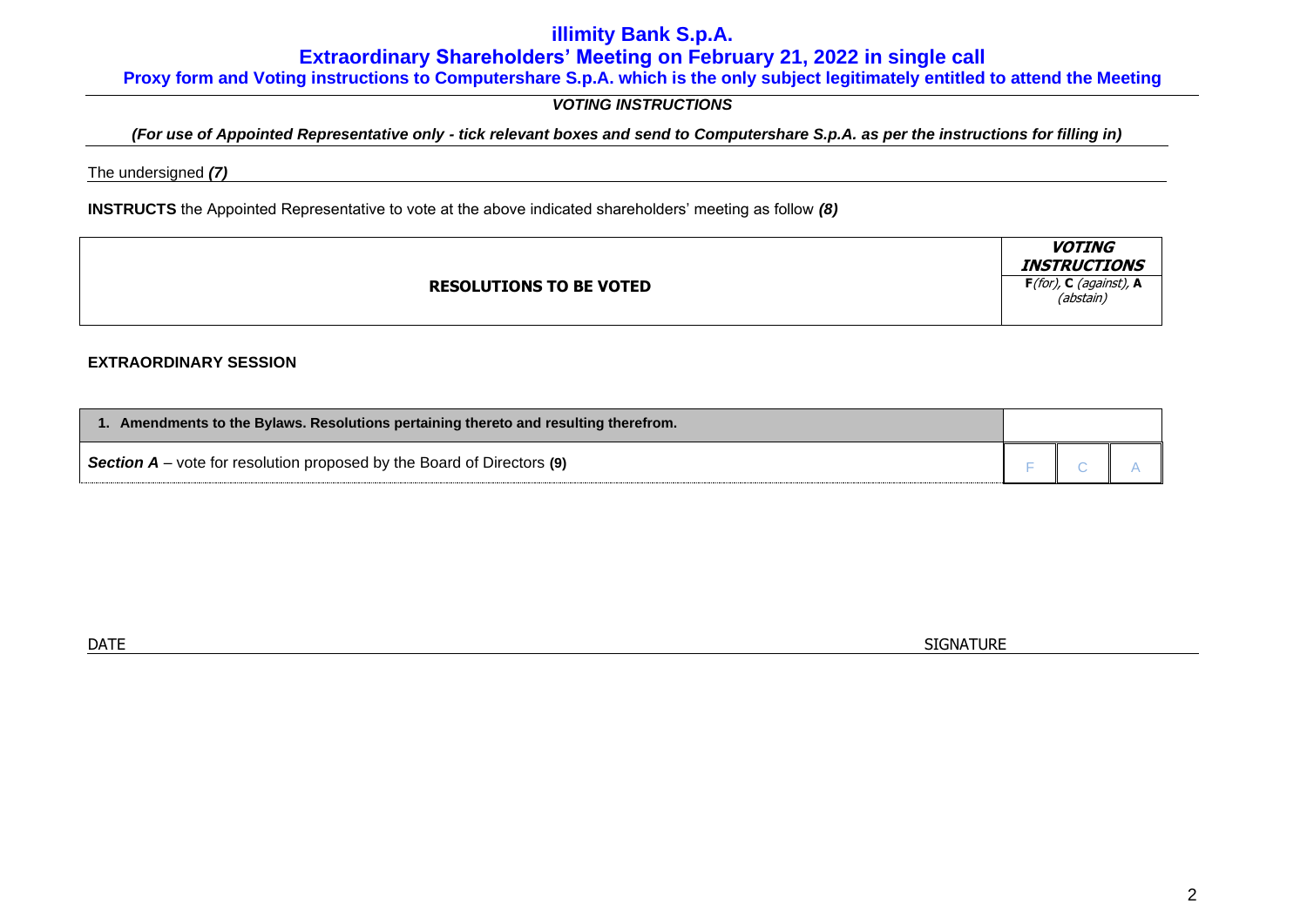# **Extraordinary Shareholders' Meeting on February 21, 2022 in single call**

## **Proxy form and Voting instructions to Computershare S.p.A. which is the only subject legitimately entitled to attend the Meeting**

### *Instructions for filling in and submitting the form*

*This form could be updated and integrated if the Company receives requests for integrations or proposals pursuant to art. 126-bis of the TUF (where applicable) or individual resolution proposals relating to the items on the agenda.*

*1. The Proxy form must be notified to the Company (together with a valid ID document and, in case, the documentation providing proof of the signatory power) via the Appointed Representative together with the Voting Instructions reserved to him within 17th of February 2022, using one of the following methods:*

- *1) Registered Email Holders (PEC): as an attachment document (PDF format) sent to [operations@pecserviziotitoli.it](mailto:operations@pecserviziotitoli.it) in the event that the Proxy Grantor (as Individual or as Legal Entity) is a Registered Email Holder;*
- *2) Digital Signature Holders (FEA): as an attachment document with digital signature sent to [operations@pecserviziotitoli.it](mailto:operations@pecserviziotitoli.it) in the event that the Proxy Grantor (as Individual or as Legal Entity) is a Digital Signature Holder;*
- *3) Common Email address Holders: as an attachment document (PDF format) sent to [operations@pecserviziotitoli.it.](mailto:operations@pecserviziotitoli.it) In this case, the hard copy of the proxy shall be sent via ordinary mail service to Computershare S.p.A. via Mascheroni, no. 19, 20145 Milano (MI).*

*The use of different email address than those mentioned above or a delay respect to the deadline, as well as the only use of ordinary mail service, will not ensure the correct submission of the proxy.*

- *2. Specify the capacity of the proxy signatory and, where applicable, attach documentary proof of his power.*
- *3. To be completed only if the registered shareholder is different from the proxy signatory; mandatory indications on relevant personal details must be included.*
- *4. Provide the securities account number, Bank Codes and Branch Codes of the Depository, or in any case its name, available in the securities account statement.*
- *5. Reference to the communication made by the intermediary and its name.*
- *6. Provide details of a valid form of identification of the proxy signatory.*
- *7. Provide the name and surname of the signatory of the Proxy form and Voting instructions.*
- *8. Pursuant to article 135-undecies, subsection 3, of Italian Legislative Decree no. 58/1998, "Shares for which full or partial proxy is conferred are calculated for the purpose of determining due constitution of the shareholders' meeting. With regard to proposals for which no voting instructions are given, the shares of the shareholder concerned are not considered in calculating the majority and the percentage of capital required for the resolutions to be carried".*
- *9. The resolutions proposed to the shareholders' meeting and the documentation, which are briefly referred to herein, are reported in the Reports published on the company website [www.illimity.com.](http://www.illimity.com/)*

*Computershare S.p.A., as Appointed Representative, has not personal interest or on behalf of third party in the proposals mentioned, however, in the event of unknown circumstances or in the event of amendment or integration to the motion presented to the meeting, Computershare does not intend to vote in a manner incompatible with the instructions received in Sections A.*

*The vote is expressed by ticking the relevant box between the following: F (for), C (against) or A (abstention).If no instructions will be given to the Appointed Representative regarding a motion, the shares will not be taken into account for that motion.*

- *10. Section A2, if present, collects the voting instructions if, within the deadline and in the cases allowed, an alternative, complementary or supplementary resolution proposal to*  what has been published by the administrative body is presented and published. The Appointed Representative shall vote on each of the proposals that will be put to the vote at *the meeting in accordance with the instructions given since it is exclusively the responsibility of the proxy holder to formulate expressions of vote consistent with the proposals (alternative or complementary) that were published.*
- *11. In absence of a resolution proposal of the administrative body or of another proposal subsequently published and reported in the instruction form, the Designated Representative will be asked to approve one of the proposals submitted to the meeting by the Chairman on behalf of the proposing parties. Accordingly, the voting instructions are collected by the Designated Representative in Section C as the sole expression of vote on the proposals submitted by the parties named therein. The voting instructions provided in relation to the different characteristics of the proposers indicated in Section C may also be identical but shall bind the Appointed Representative to express the vote only if the proposer has the characteristics indicated in the relevant instruction. In the event of more than one proposal submitted by different owners of minority interests not previously disclosed and not reported in the instruction form, the Appointed Representative shall not be entitled to express any vote.*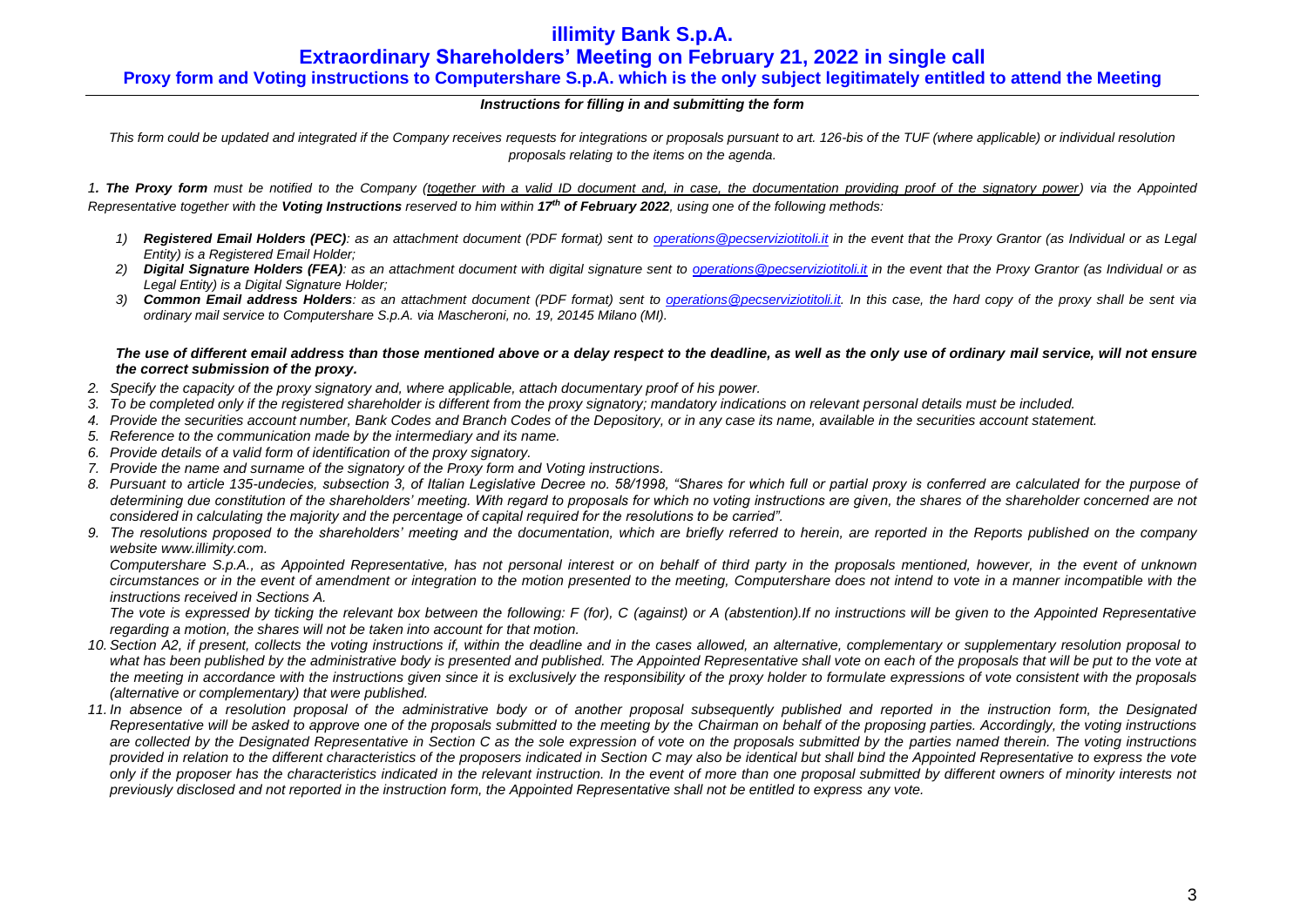**Extraordinary Shareholders' Meeting on February 21, 2022 in single call**

## **Proxy form and Voting instructions to Computershare S.p.A. which is the only subject legitimately entitled to attend the Meeting**

### *Italian Legislative Decree no. 58/98 (T.U.F)*

### *Article 135-***decies**

*(Conflict of interest of the representative and substitutes*)

1. Conferring proxy upon a representative in conflict of interest is permitted provided that the representative informs the shareholder in writing of the circumstances giving rise to such conflict of interest and provided specific voting instructions are provided for each resolution in which the representative is expected to vote on behalf of the shareholder. The representative shall have the onus of proof regarding disclosure to the shareholder of the circumstances giving rise to the conflict of interest. Article 1711, second subsection of the Italian Civil Code does not apply.

2. In any event, for the purposes of this article, conflict of interest exists where the representative or substitute:

a) has sole or joint control of the company, or is controlled or is subject to joint control by that company;

b) is associated with the company or exercises significant influence over that company or the latter exercises significant influence over the representative.

c) is a member of the board of directors or control body of the company or of the persons indicated in paragraphs a) and b);

d) is an employee or auditor of the company or of the persons indicated in paragraph a);

e) is the spouse, close relative or is related by up to four times removed of the persons indicated in paragraphs a) to c);

f) is bound to the company or to persons indicated in paragraphs a), b), c) and e) by independent or employee relations or other relations of a financial nature that compromise independence.

3. Replacement of the representative by a substitute in conflict of interest is permitted only if the substitute is indicated by the shareholder. In such cases, subsection 1 shall apply. Disclosure obligations and related onus of proof in any event remain with the representative.

4. This article shall also apply in cases of share transfer by proxy.

### *Article 135-undecies*

### (*Appointed representative of a listed company*)

1. Unless the Articles of Association decree otherwise, companies with listed shares designate a party to whom the shareholders may, for each shareholders' meeting and within the end of the second trading day prior to the date scheduled for the shareholders' meeting, including for callings subsequent to the first, a proxy with voting instructions on all or some of the proposals on the agenda. The proxy shall be valid only for proposals on which voting instructions are conferred.

2. Proxy is conferred by signing a proxy form, the content of which is governed by a Consob regulation. Conferring proxy shall be free of charge to the shareholder. The proxy and voting instructions may be cancelled within the time limit indicated in subsection 1.

3. Shares for which full or partial proxy is conferred are calculated for the purpose of determining due constitution of the shareholders' meeting. With regard to proposals for which no voting instructions are given, the shares are not considered in calculating the majority and the percentage of capital required for the resolutions to be carried.

4. The person appointed as representative shall any interest, personal or on behalf of third parties, that he or she may have with respect to the resolution proposals on the agenda. The representative must also maintain confidentiality of the content of voting instructions received until scrutiny commences, without prejudice to the option of disclosing such information to his or her employees or collaborators, who shall also be subject to confidentiality obligations. The party appointed as representative may not be assigned proxies except in compliance with this article.

5. By regulation pursuant to subsection 2, Consob may establish cases in which a representative failing to meet the indicated terms of Article 135-decies may express a vote other than that indicated in the voting instructions.

## **Law-Decree nr. 18 on March 17th, 2020**

### **Art. 106 (Rules relating to the conduct of Company Shareholders' meetings)**

[...] 4. To attend ordinary or extraordinary Shareholders' Meetings, Companies with listed shares can designate the Representative pursuant to article 135-undecies of Italian Legislative Decree nr. 58 on 24 February 1998, even if the Articles of Association decree otherwise. The Companies can also provide in the notice calling the Shareholders' meeting that the Appointed Representative pursuant to article 135-undecies of the Italian Legislative Decree n. 58, on 24 February 1998, will be the only subject entitled to attend the Meeting; to the aforementioned Appointed Representative may also be confer proxies or sub-delegations pursuant to article 135-novies of the Italian Legislative Decree n. 58, on 24 February 1998, notwithstanding the provision of art. 135-undecies, paragraph 4, of the same Decree.

5. Paragraph 4 also applies to companies admitted on a multilateral trading system and to Companies with financial instruments widely distributed among the public.

## **Law-Decree nr.228 on December 30, 2021**

**Art. 3**

1. The term referred to in article 106, paragraph 7, of Decree-Law no. 18 of March 17, 2020, converted, with amendments, by Law no. 27 of April 24, 2020, relating to the holding of shareholders meetings of companies and entities, is extended to July 31, 2022.